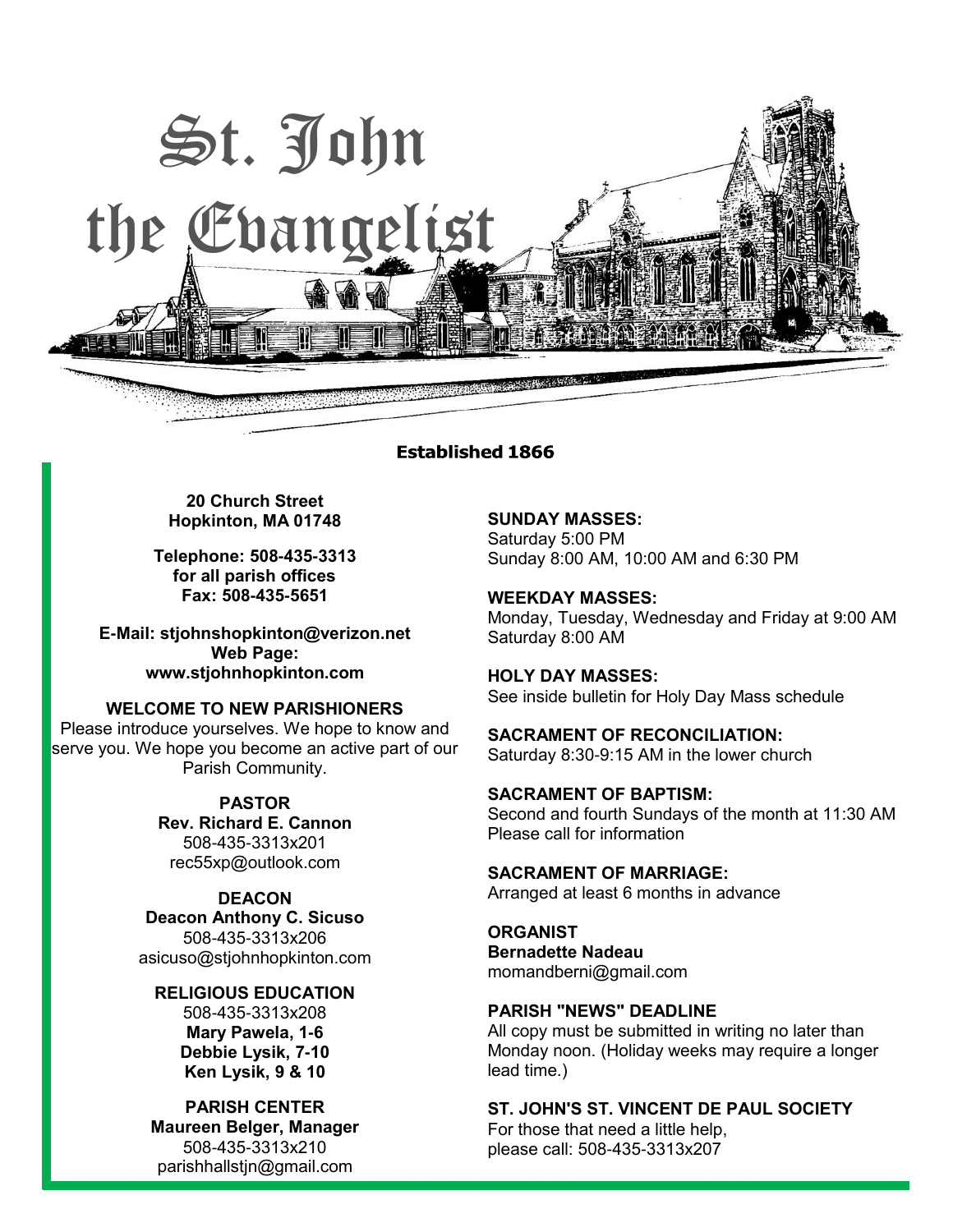# *ST. JOHN THE EVANGELIST HOPKINTON*



**"The bridegroom came and those who were ready went into the wedding feast with him. Then the door was locked. Afterwards the other virgins came and said, 'Lord, Lord, open the door for us!' But he said in reply, 'Amen, I say to you, I do not know you.'" - Mt 25:10b-12** 

Readings for **NEXT** Sunday, November 15, 2020: *Prv 31:10-13, 19-20, 30-31/ Ps 128:1-2, 3, 4-5 [cf. 1a]/ 1Thes 5:1-6/ Mt 25:14-15, 19-2* 



- **SATURDAY, NOVEMBER 7** 5:00 PM Maria Guzman **SUNDAY, NOVEMBER 8**
	- 8:00 AM Parishioners of St. John
	- 10:00 AM Nathan Oliver
- **MONDAY, NOVEMBER 9**
- 9:00 AM Beny and Soraya Chua (living) **TUESDAY, NOVEMBER 10**
- 9:00 AM All the Holy Souls in Purgatory **WEDNESDAY, NOVEMBER 11**

 9:00 AM Rocco D'Errico (for healing) **THURSDAY, NOVEMBER 12**

9:00 AM Pam Duffy (living)

**FRIDAY, NOVEMBER 13**

 9:00 AM Sheba and Concon Bautista **SATURDAY, NOVEMBER 14**

8:00 AM Allessandrina D'Errico

5:00 PM Dr. Leon Payawan

## **SUNDAY, NOVEMBER 15**

 8:00 AM Dominic Sicuso, Mary Sicuso and Donna Sicuso 10:00 AM Parishioners of St. John

# **Divine Mercy Prayer Group**

There will be a holy hour of Divine Mercy **every Monday from 6:30-7:30PM in the lower church.** All are welcome.

# **Holy Hour for Conversion of Sinners**

There will be a holy hour here at St. John's parish for the conversion of sinners on **Thursdays at 6:30PM.**



Joseph John Kenney

**PLEASE NOTE:** Face masks are required to be worn during Mass at St. John's except in the case of a medical exemption. We thank you for your cooperation in following the guidelines and in helping to make everyone feel safe and welcome at Mass.

### **From the Archdiocese of Boston:**

Holy Communion must be distributed in a way that is safe:

The priest and/or extraordinary minister must disinfect his or her hands before distributing Communion. The priest and/or extraordinary minister must wear a mask while distributing Communion. The communicant must wear a mask while receiving Communion. After the minister has moved on to the next person, or after the communicant has stepped aside, they should remove their mask, consume the Host, and put their mask back on before returning to their seats. **The norm must be that communion is given in the hands.** In the case of a person insisting on receiving on the tongue, if the priest feels comfortable doing so, he can disinfect his hands, give the communicant Holy Communion on the tongue, disinfect his hands again, and continue distributing Communion. This is an exception, and must not be the norm in a parish. Some priests, because of their own health vulnerabilities, may decide that they are not comfortable giving a person Holy Communion on the tongue even as an exception, and their concerns must be respected.

# *Please Remember in Prayer*

All confined, all in need of healing…Please pray for all deceased and their families…Our servicemen and women, and their families, and all who suffer in embattled countries.



### *"One day, through the Rosary and the Scapular, She will save the world."*

—St. Dominic's Prophecy of the Blessed Virgin Mary, the Rosary and the Scapular, AD 1208.

**Adoration of the Blessed Sacrament follows the** 9AM Mass in the lower church every Friday, beginning with the Litany to our Blessed Mother. The Chaplet of Divine Mercy is recited at 11:45AM followed by Benediction. Please feel free to drop in for a visit.

The Sacrament of Reconciliation will be celebrated 8:30-9:15AM in the parish center **NEXT Saturday, November 14.**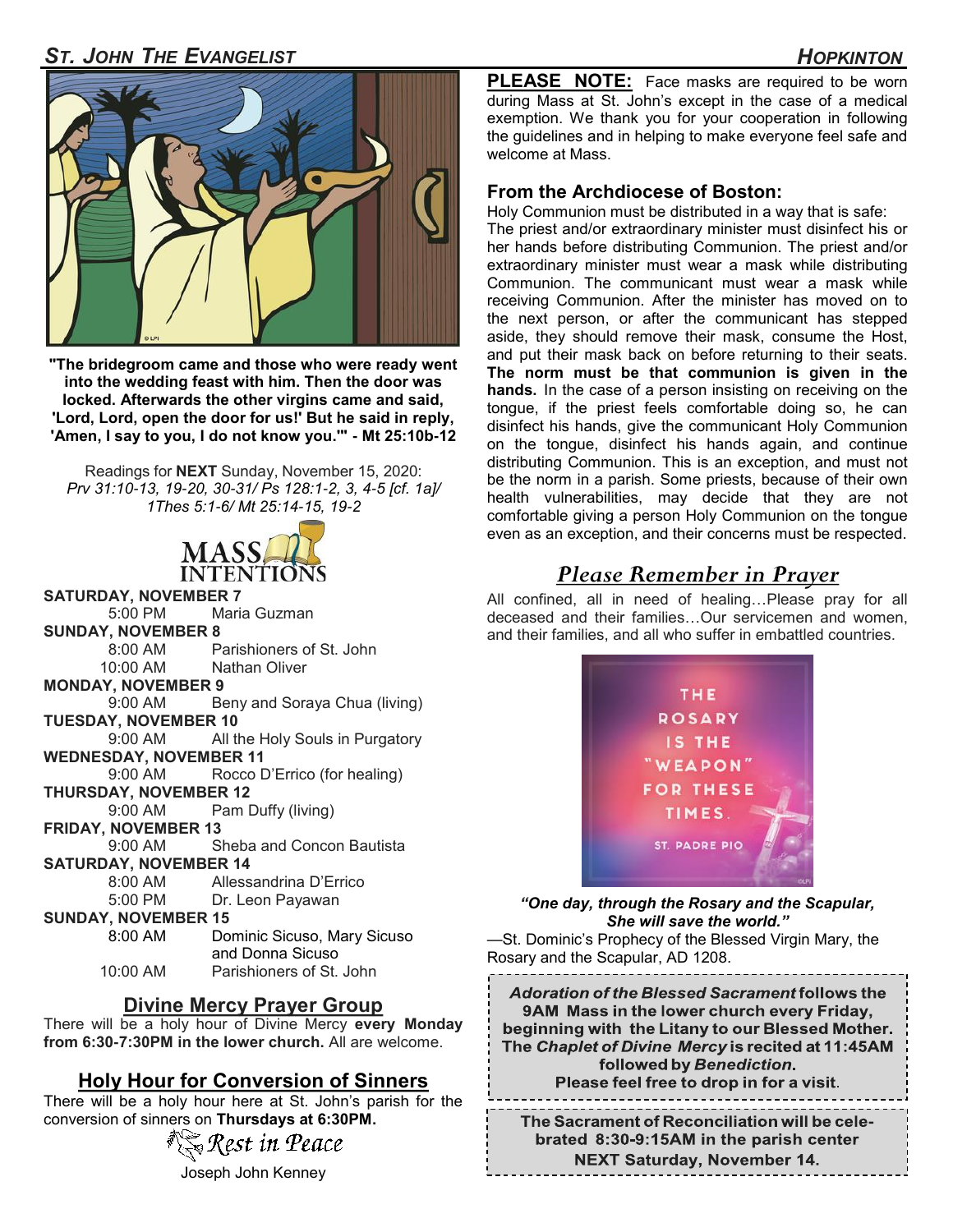

If you are new to the Parish, please introduce yourself. We want to know and serve you. We hope you will support your parish with your prayers, your presence and your talents. Please call the Parish Office (435-3313x203) to register.

# **St. Vincent de Paul Society Needs Your Help**

St. John's St. Vincent de Paul Society is looking for Thanksgiving and Christmas help. Due to the virus, subsidized meals are not available this year. Instead, we plan to give out grocery cards to those in need. We are looking for donations of at least 30 grocery store cards, value of at least \$50, for each holiday. Please put the cards in an envelope addressed to St. Vincent de Paul and drop in the offertory basket or at the parish office. Thank you, as always, for your generosity!

## **PURGATORY—A MYSTERY OF LOVE**

- **What does the church teach about Purgatory?**
- 1. There is a Purgatory
- 2. The holy souls in Purgatory are in a state of grace and are assured of their eternal salvation.
- 3. They suffer to satisfy the justice of God for past sin which has been forgiven but has not been sufficiently atoned for. Rev. 21:27; Mt. 5:8, 48
- 4. The holy souls in Purgatory cannot help themselves, only the faithful on earth can help to shorten their time of purification by offering up works of penance, prayer, devotions, Eucharist adoration, gaining indulgences for them, but above all having the Holy Sacrifice of the Mass offered up for them. 2Mac. 12:43-46; CCC 958, 1471- 1479

#### **LOVE LASTS FOREVER**

"Praying for one's departed loved ones is a far too immediate urge to be suppressed; it is a most beautiful manifestation of solidarity, love and assistance, reaching beyond the barrier of death. The happiness or unhappiness of a person dear to me, who has now crossed to the other shore, depends in part on whether I remember or forget them, they do not stop needing my love."—Pope Emeritus Benedict XVI

#### **NEVER TOO LATE**

**For God is all present:** for Him our prayers and the death of the person for whom we are praying coincide…Our intercession, therefore, can never arrive 'too late' since God by His very nature knows no before and after. **Our aid to the deceased person always arrives at the right moment, even if we are praying for them decades after their death.**—Fr. Ladislaus Boros, S.J., Theologian, author **Love should not die at death**





## **Religious Education for Fall 2020**

Thank you to all the families that signed children up for Religious Education this coming year. Our book pick-up was this past week. If you have not picked up your child's book yet, please call the Rel. Ed. Office to make arrangements for pick up at 508-435-3313 x208. The cost of the book is \$25, payable when you pick up by cash or check (checks can be written to St. John's). Grade 10 program this year will be a video series and there will be no book.



# **St. John's Bible Study**

Because of the Covid 19 restrictions regarding social gatherings, our Parish Bible Study has gone virtual. We meet every Tuesday evening at 7:30PM for one hour via Zoom. We are studying the Sunday readings under the direction of Fr. Conrad. Come and join us. If you wish to receive the link and be on our participant list, send your email request to [rusoire@aol.com.](mailto:rusoire@aol.com)

## **At Home Faith Formation Resource**

Looking for something new and uplifting to watch with your children? The faith formation resource Formed.org has many options for children's programs. There are many resources for teens and adults as well.

## **Let Your Voice Be Heard–Again "Say No to ROE"**

The state legislature has extended the session until January 5th, 2021. Please remind the members of the Joint Committee on Judiciary that you oppose the expansion of abortion in Massachusetts. Please call the Committee at 617-722-2396 and let them know you are opposed to H3320 and S1209 – the ROE legislation. Every telephone call helps!

Remember these bills would remove:

- The requirement that young girls obtain consent before an abortion
- The requirement that efforts be made to save a living baby who survives abortion
- The requirement that late term abortions be performed in hospitals
- And the bills would allow abortion on demand for all nine months of pregnancy.

For more information about how the ROE legislation would expand abortion in Massachusetts visit [www.macatholic.org.](http://www.macatholic.org) Thank you!

## **St. Vincent de Paul Society**

Are you or someone you know in need of financial help, for example: paying rent, buying food, or paying utilities? If so, please call the St. Vincent de Paul Society at 508-435- 3313x207.